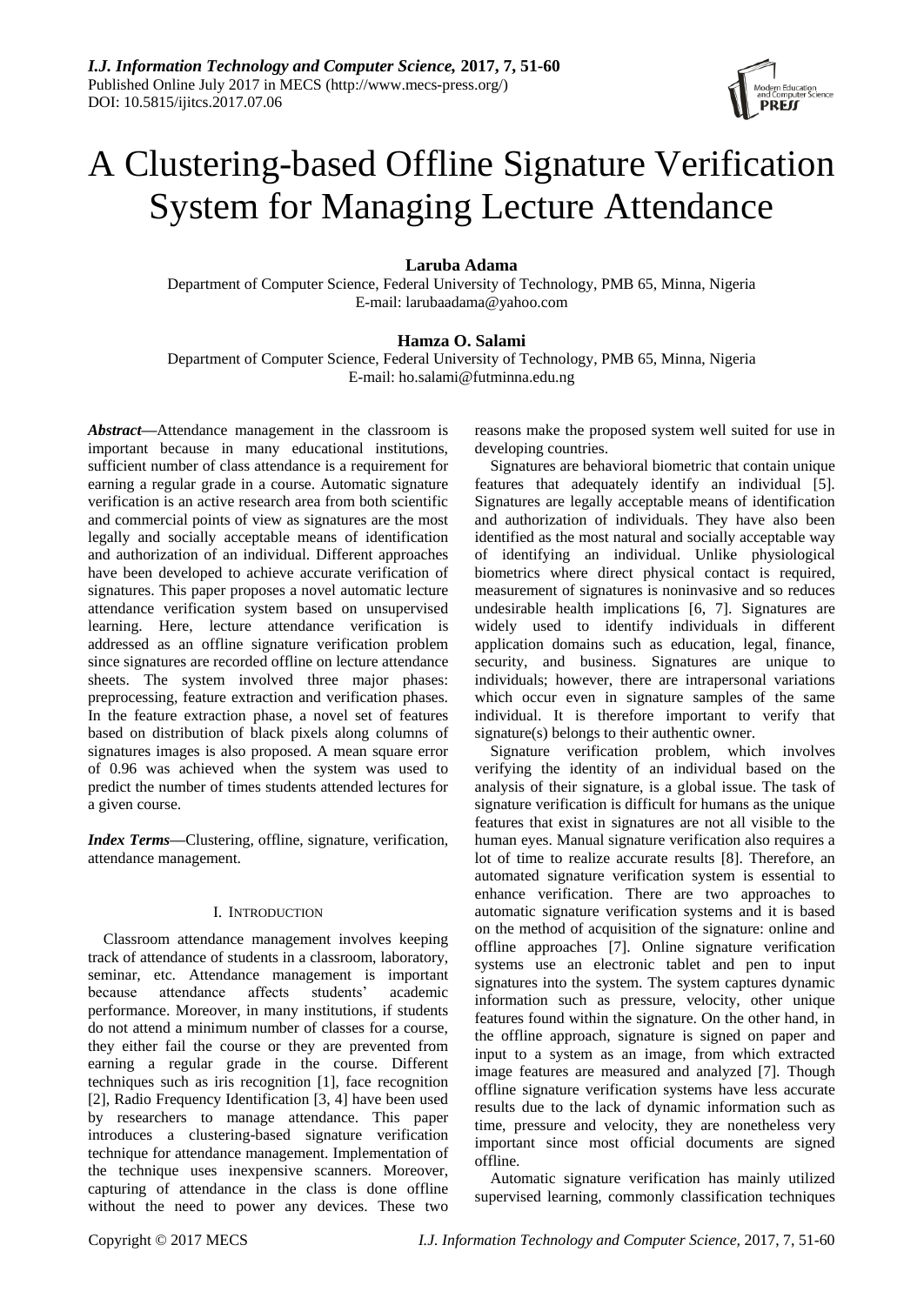[7, 9, 10], where features extracted from signature samples are stored in a knowledge base, and subsequent signatures supplied to the system are compared to samples in the knowledge base. Supervised learning obtains known set of input data and known responses to the data, and seeks to build a model that generates reasonable response to new data [11]. Classification is a form of supervised learning because the technique operates under supervision by being provided with the actual outcome for each of the training data (i.e., the learning of the classifier is supervised as it is told which class each training data belongs) [12]. This contrasts with unsupervised learning in which the class label of each training data to be learned are not known in advance. Clustering is a form of unsupervised learning in which no information is given about the training data. It does not rely on predefined classes and class-labeled training; rather, learning is by observation.

In this paper a new verification technique is proposed where hierarchical clustering, which groups data objects into a tree of clusters in hierarchies is used for lecture attendance management. Clustering is the process of grouping data into clusters or classes; such that objects within a cluster are similar compared to objects in other clusters [13]. Measures are used to define similarity or dissimilarity of objects in clusters. Two main types of measures are distance measures such as Minkowski metric, Euclidean distance and Manhattan distance; as well as similarity measures like Cosine Measure and Pearson Correlation Measure [14].

The main contributions of this paper are two-fold; firstly, a novel set of features (plane features) is introduced. These features which are based on the black pixel information along the signature image column were experimentally found to be representative as well as distinctive. Secondly, an unsupervised learning technique based on hierarchical clustering is used for signature verification, unlike existing works on signature verification which rely on supervised learning techniques.

The rest of the paper is organized as follows: Section II discusses related works on offline signature verification. Section III focuses on hierarchical clustering while Section IV describes automatic lecture attendance management. Section V details the proposed automatic lecture attendance management system. Experimental results are presented in Section VI and the paper is concluded in Section VII.

## II. RELATED WORKS

From literatures, several classification concepts and techniques have been proposed and evaluated in the context of offline signature verification, some of them include: Euclidean distance classifiers [15, 16]; Bayes classifiers [17]; k-nearest neighbor [18, 19]; Hidden Markov model [8]; Support vector machine (SVM) [20 - 24] and Multilayer perceptron [15, 25 - 27]. A few of the reviewed works focused on writer identification. Signature verification and writer identification are related since verification of signatures are comparable to analyses of letters [17].

Ref. [15] developed an offline verification system using pseudo dynamic features derived from Zernike moments of each segment. The Euclidean distance model was used for measuring signature similarity during the verification phase and an accuracy rate of 86% was obtained. Euclidean distance model was also used for signature verification in [16]. However, features were extracted from image cell size, image centre angle relative to the cell lower right corner and pixels normalized angle relative to the lower right. resulting in 1% error in rejecting skilled forgeries and 0.5% error in accepting genuine signatures.

Bayes classifier has been used for the offline signature verification and identification system developed in [17]. In the system, preprocessing was done using principal component analysis to make signature images rotation invariant. Gradient, Structural and Concavity (GSC) features were utilized. During the verification phase, probability distribution between same writer and different writer was taken to classify unknown samples Experiments were carried out on CEDAR database; Results showed accuracies of 78% for verification and 93% for identification.

K Nearest Neighbor classifier was used to develop an Arabic writer identification system in [18]. Major steps carried out in the system were; preprocessing to get rid of documents background, feature extraction and classification. Global features based on statistical measurements were extracted from edge hinge and grapheme of characters. The experimental dataset consisted of 20 Arabic characters from 10 individuals. Ref. [19] has also utilized k Nearest Neighbor classifier although the features were based on measurement of words, edge direction distribution and moment invariants.

Ref. [8] has used a Hidden Markov Model (HMM) classifier for offline signature verification system. The projections of signature images were obtained at different angles distributed between 0 and 360 degrees; each processed projection was taken as a feature vector. Each signature sample was modeled by a ring structured Hidden Markov Model implementing Viterbi reestimation algorithm. The system had equal error rate (EER) of 12.6%.

Support vector machines (SVM) are popular classifiers used for offline signature verification. SVM has been used in conjunction with chain code histogram features [20]; surroundedness features [10]; as well as features extracted from number of loops, normalized area, centre of gravity, centroid, vertical and horizontal profile of the signature images [26]. Similarly, SVM has been used for classification during the verification phase of other systems [23, 24].

Multilayer perceptron (MLP) was implemented for offline signature verification and recognition system in [26]. Features were derived from eccentricity, skewness, kurtosis and orientation of the signature image. Similarly, Ref. [27] used MLP to verify signatures represented using the Eigen-sign feature vector. Furthermore, Ref. [25] used MLP for English character recognition.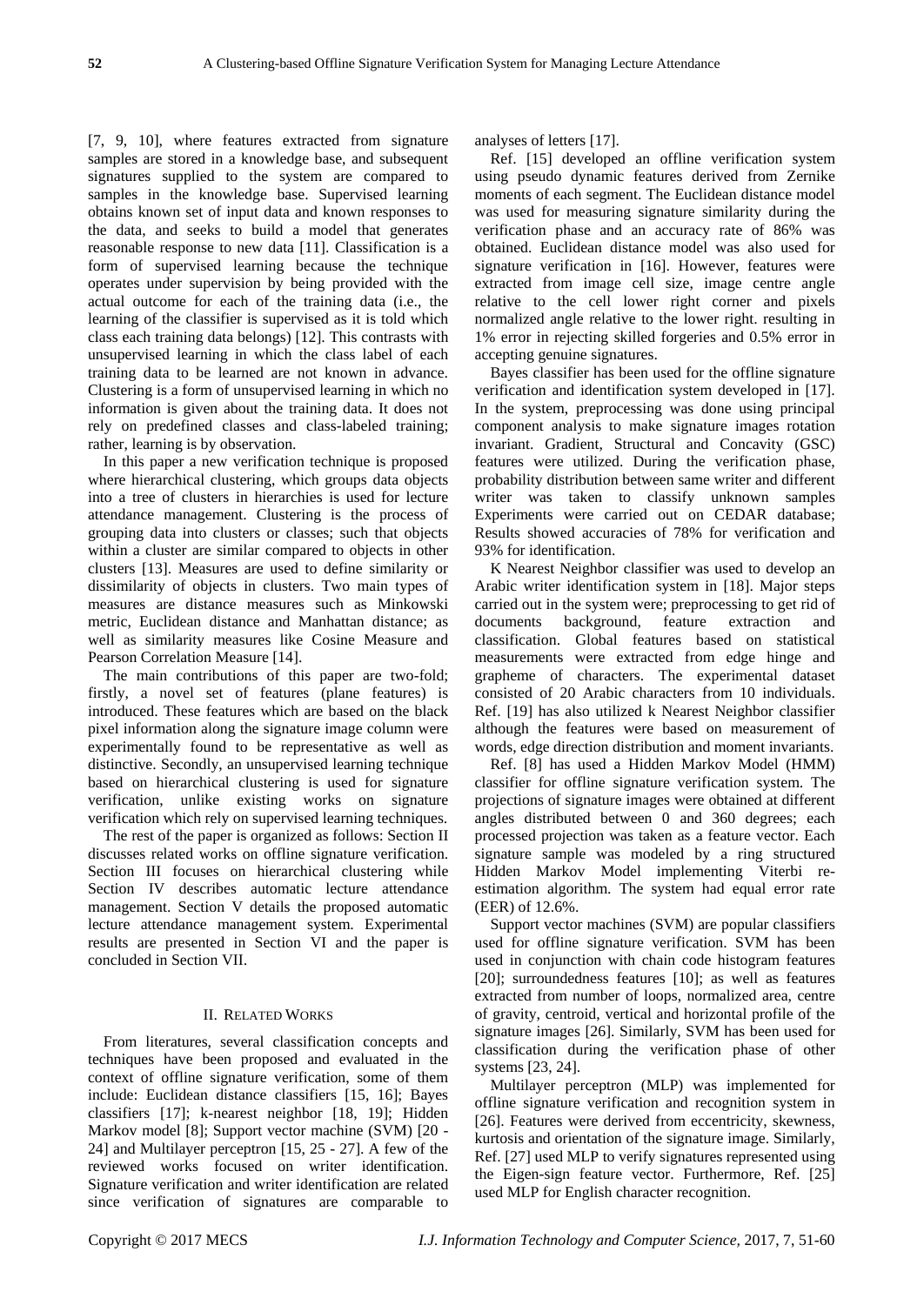### III. HIERARCHICAL CLUSTERING

Hierarchical clustering techniques group data objects into tree of clusters in hierarchies. There are basically two hierarchical clustering algorithms: agglomerative and divisive hierarchical clustering algorithms [22]. Agglomerative hierarchical clustering algorithms start with points as individual clusters and at each step, they merge the closest pair of clusters. In contrast, divisive hierarchical clustering algorithms start with one allinclusive cluster and at each step split until only one cluster is left. For both algorithms, number of clusters is not user-specified. Agglomerative hierarchical clustering algorithm is known to produce better cluster quality than divisive hierarchical clustering algorithm [29].

Hierarchical clustering results are displayed graphically using tree-like diagrams called dendrograms. Dendrogram trees display clusters-sub clusters relationships as well as the order in which clusters are merged. Dendrogram trees need to be cut to attain high intra-cluster similarity and low inter-cluster similarity. However, a threshold must be defined to be used as the value for the cut-off argument. The thresholds of the links in the cluster tree can identify these divisions where the similarities between objects change abruptly. Fig. 1 shows a dendrogram of agglomerative hierarchical clustering of student signature samples. From the dendrogram, the most similar signatures are samples 3 and 6, which were first merged together, followed by 2 and 5, then lastly 4 and 1. Algorithm 1 lists the basic steps for basic agglomerative hierarchical clustering.



Fig.1. Dendrogram of hierarchical clustering

### IV. AUTOMATIC LECTURE ATTENDANCE MANAGEMENT

Automatic Lecture Attendance Management (ALAM) is concerned with determining the number of times each enrolled student has attended lectures for a particular course by examining signatures recorded on a lecture attendance sheet. A lecture attendance sheet is a table consisting of rows and columns. Each row contains information about one student. The first two columns store the name and registration number of students. Every other column is used to record the signatures of students that attend a particular lecture.

| Step 1:       | Determine the distance between each pair of points or<br>objects using Euclidean distance |
|---------------|-------------------------------------------------------------------------------------------|
| Step 2:       |                                                                                           |
| $(linkage)$ . | Iteratively group points into a binary hierarchical tree                                  |
|               | Single linkage for two sets of observations A and B is given                              |
| as:           | $Min{d(x,y):x\in A, y\in B}$                                                              |
| Step 3:       |                                                                                           |
| matrix        | Connect the closest pair of points and re-compute distance                                |
| Step 4:       |                                                                                           |
|               | Cut the hierarchical tree into clusters                                                   |

Algorithm 1. Basic agglomerative hierarchical clustering

On the first day of class, each student enters his/her registration number and name then signs for that day. In subsequent lectures, students simply sign on the cell that matches their row and the column for that lecture. Fig. 2 shows a sample lecture attendance sheet containing signatures for five students who enrolled for a course that was taught for ten weeks. The first student missed the fourth lecture while the third student missed the second and fourth lectures.

ALAM involves examining each cell of the attendance sheet to compute the number of lectures each student attended, given that one of four cases is possible: (i) a student was absent and no one signed for him/her (ii) a student was present and signed on the attendance sheet (iii) a student was absent but someone else signed for him/her. (iv) a student was present but forgot to sign the attendance sheet.

It is straightforward to detect the first case since the cell is left blank. The fourth case is not handled in this paper since it rarely happens. The most challenging issue in ALAM is distinguishing between the second and third cases. For every signature on the attendance sheet, it is necessary to determine if the signature is genuine, that is, if it belongs to the student whose name and registration number are on that row of the attendance sheet.

A fairly straight forward approach to ALAM is to store specimen(s) of genuine signatures for each student at the beginning of the semester. Thereafter, specimen signatures are compared to signatures on the attendance sheet to determine if they are genuine or forged. However, this paper proposes an unsupervised verification approach which eliminates the need to capture specimen signatures of students at the beginning of the semester.

## V. AUTOMATIC LECTURE ATTENDANCE MANAGEMENT **SYSTEM**

In this paper lecture attendance management is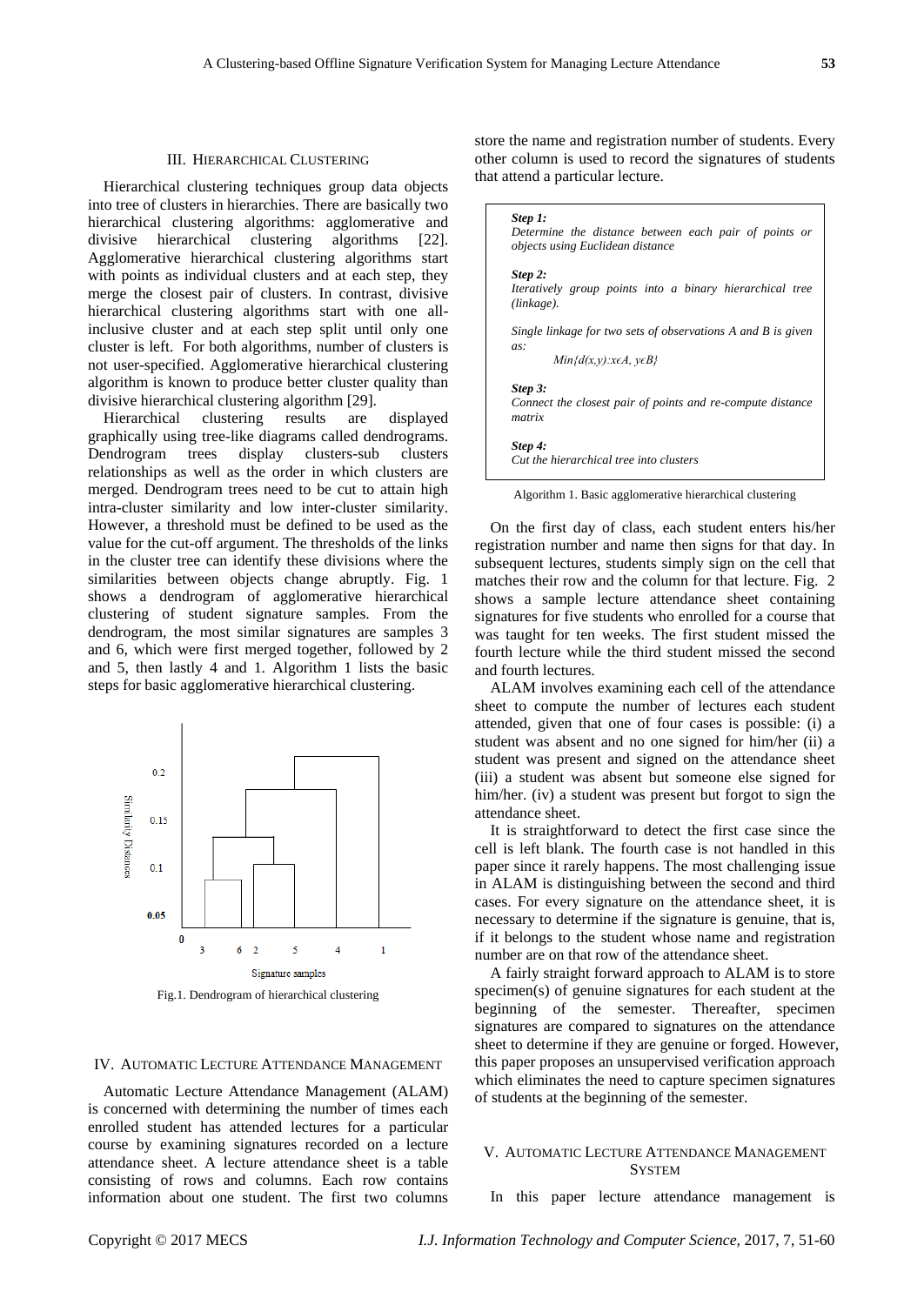formulated as an offline signature verification problem. Features are extracted from offline signature samples signed on the attendance sheet and based on the extracted features, signature(s) are verified to be genuine or forged. There are three main types of forgeries: random, simple and skilled forgeries [8, 30]. However, this work focuses on skilled forgery as students can view the genuine signature samples of all other students from the attendance sheet. The proposed lecture attendance management system accepts lecture attendance sheets

containing student signatures as input. The output of the system is the estimated number of times each student attended class. Signature images are first extracted from the attendance sheet and preprocessed. Next, from each preprocessed signature image suitable features are extracted and passed to the verification module which uses hierarchical clustering algorithm. The frame work of the system is shown in Fig. 3. The next subsections discuss preprocessing, feature extraction and verification phases in detail.





Fig.3. Framework of Automatic Lecture Attendance Management System

#### *A. Signature segmentation and preprocessing*

When an attendance sheet is scanned, it results in a single image. Signature segmentation involves splitting that image into individual signature images. Segmentation is straightforward because each signature cell on the attendance sheet is a rectangle of known dimension (see Fig. 2). Preprocessing was carried out to enhance the quality of the signature images. Signature images were first converted from RGB to grayscale images after which they were binarized using Otsu"s tresholding technique in MATLAB. A threshold level of 0.9 was selected experimentally for all signatures, thus pixel values below the set threshold are considered foreground while other pixels are considered background. Binary representation of the signature images is particularly suitable as images can be represented as black and white pixels. That is, signature details are represented as black pixels and background as white pixels. Fig. 4 shows the results of the preprocessing phase.

#### *B. Feature extraction*

Feature extraction is a very important aspect of signature verification because the system"s efficiency, processing cost, and memory requirement are largely dependent on the feature set [10]. Also, the feature set considered should sufficiently reveal the characteristics of forged signatures such as shaky lines, discontinuity of lines, texture density [28].

In this paper, a set of plane features which consider the distribution of black pixels along each column (plane) of signatures images is proposed. This set of features measures the texture in the signature images; it can also reveal structural information of images. Fig. 5 shows black pixels along the planes. The highlighted column shows the plane being considered, the '+' marks show positions of black pixels. To show common and representative characteristics of the signature, plane features were summarized using four statistical measures (Entropy, Mean, Median and Standard deviation). Equations for the statistical measures are given as follow: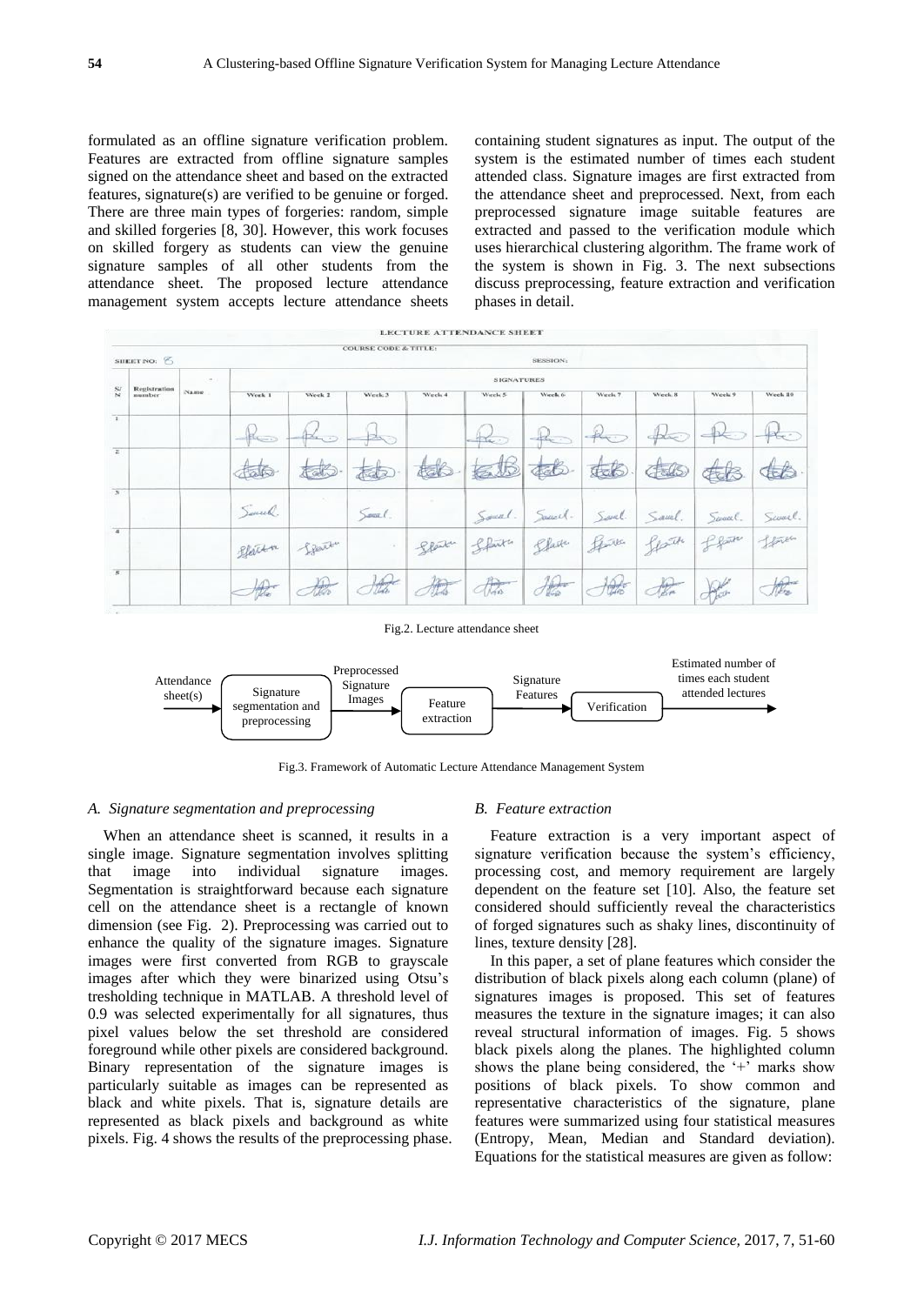

Fig.4. Results of preprocessing on a student's signature sample. (a) Unprocessed image, (b) Greyscale image, (c) Binarized image



Fig.5. Plane count in different columns (a) plane count at column  $1 = 4$  (b) plane count at column  $2 = 2$  (c) plane count at column  $5 = 2$ 

$$
Entropy, E = -\sum_{i=1}^{n} p_i \times \log_2 p_i \tag{1}
$$

Mean, 
$$
M_1 = \frac{\sum_i p_i}{n}
$$
 (2)

*Median,* 
$$
M_2 = \left(\frac{n+1}{2}\right)
$$
th value in the sorted list of  $p_i$  (3)

Standard deviation, 
$$
M_3 = \sqrt{\frac{\sum_i (p_i - M_1)^2}{n}}
$$
 (4)

Where n is the width of the signature image and  $p_i$  is the number of black pixels in column *i* of the signature image. Therefore, four features were extracted from the distribution of black pixels on the columns of a signature image.

## *C. Verification*

In this phase, the signatures in each row of the attendance sheet are examined to determine how many are genuine, that is, how many times each student actually attended lectures. The following steps are carried out during verification.

## *1) Construction of dendrogram:*

The features of all the signatures on each row are supplied as input to the agglomerative clustering algorithm to produce a dendrogram.

## *2) Identification of clusters:*

Using a suitable similarity threshold, the different signature clusters are identified. Each point where the similarity threshold line cuts the dendrogram results in a cluster. Intuitively, each cluster represents a different individual since the clustering is based on the similarity/dissimilarity of signature features. Thus, the number of clusters identified indicates the number of individuals who signed for a given student, whereas the number of signature samples in each cluster indicates how many times the individual signed. Fig. 6 shows that using a similarity threshold of 0.17, three clusters are obtained: signature specimens 3, 6, 2 and 5 form cluster one; only signature specimen 4 belongs to cluster two; while cluster 1 contains only signature specimen 1. This indicates that one individual signed four times, while two other individuals each signed once. It is noteworthy that the similarity threshold needs to be carefully selected. If it is too large, the system will be unable to detect forgeries since only one cluster will always emerge. On the other hand, if the threshold is too low, genuine signatures will not be detected as the system assumes that there are many impostors.



Fig.6. Determination of frequency of lecture attendance from dendrogram

#### *3) Determination of frequency of attendance:*

Finally, the cluster with the highest number of signature samples is chosen as representing the genuine student, and the number of signature samples in the chosen cluster is returned as the number of lectures the student attended. Note that in real life, an overwhelming majority of students attend lectures most of the time, thus it is reasonable to assume that the individual who signs the highest number of times on a row of the attendance sheet is the genuine student. From Fig. 6, the system determines that the student attended four lectures and signed for himself/herself, but during two other lectures, two different students falsified the student's signature.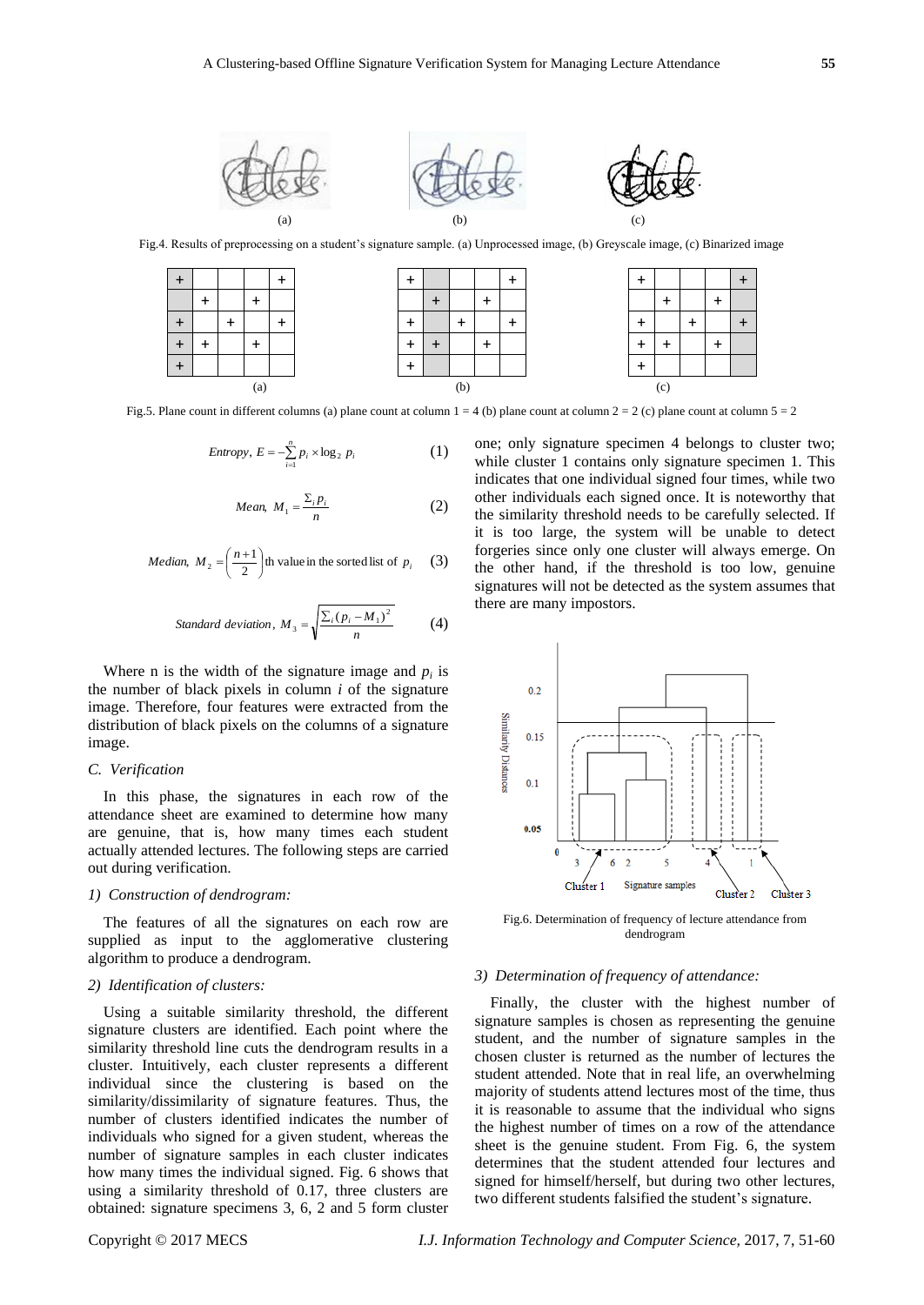#### VI. EXPERIMENTAL RESULTS

This section discusses experiments that were used to empirically validate the proposed automatic lecture attendance management system.

## *A. Experimental setup*

The MATLAB R2010a simulation tool was used to implement the ALAM system. All experiments were carried out on a computer system having a processor speed of 2.4 GHz as well as main memory capacity of 4GB, and running the 64-bit Windows® 7 operating system. A binarization threshold level of 0.9 was selected experimentally for all signatures, thus pixel values below 0.9 were considered foreground and the values that were at least 0.9 were considered background. Agglomerative hierarchical clustering algorithm was implemented for the verification phase, and it was experimentally determined a threshold value of 2.1 was suitable for identifying the clusters in a dendrogram.

## *B. Data collection*

Student signatures were collected on the lecture attendance sheets which have the following columns; Students' registration number, students' name and weeks in the semester. Fig. 2 shows a lecture attendance sheet for a course taken in 10 weeks. 479 signatures were collected from 50 students during a 10-week class. There were 21 blank spaces on the attendance sheets because students were sometimes absent and nobody signed for them. Of the 479 signatures on the attendance sheet, 446 were genuine signatures while the remaining 33 were forgeries because other students signed for the absent students.

#### *C. Results and discussion*

Fig. 7 shows how mean square error (MSE) varies with the similarity threshold. As can be observed from the figure, the optimal similarity threshold value is 2.1, which results in MSE of 0.96. Fig. 8 shows the actual and predicted frequencies of lecture attendance for 50 students which resulted in the MSE of 0.96. As previously stated in this paper, the threshold value needs to be carefully chosen. If it is too low, there will be too many clusters, and the system assumes that there are many impostors. An extremely low threshold value (such as zero) makes the system accept only one signature as genuine and all other as forgeries. On the other hand, when the threshold value is too high, there will be too few clusters and the system erroneously accepts many signatures as genuine. An extremely high threshold value treats all signatures as genuine.



Fig.8. Predicted and actual frequencies of lecture attendance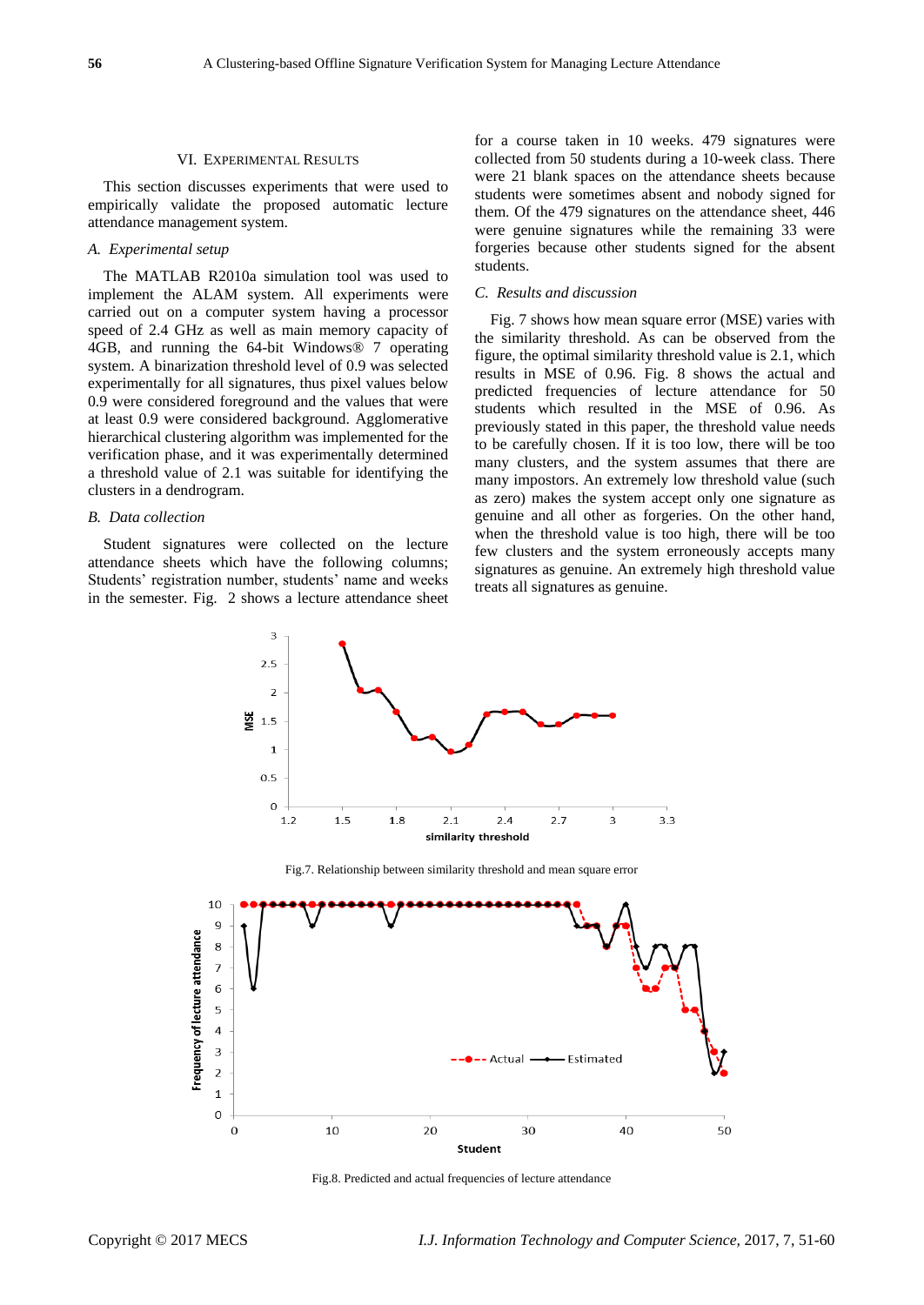Fig. 9 shows the signatures on one row of the attendance sheet for the 36th student as well as the corresponding dendrogram obtained by clustering features of the signatures. The student attended nine out of ten lectures. However, during the fifth lecture, another student forged the student"s signature. The forged signature is enclosed in a dashed red square on Fig. 9a

while the genuine signatures are enclosed in solid green squares. It can be noticed from Fig. 9b that the similarity threshold line correctly cuts the dendrogram into two clusters; the cluster on the right contains the only forged signature, while the cluster on the left contains all the genuine signatures.



Fig.9. Results for 36th student (a) signature on row of attendance sheet (b) corresponding dendrogram



Fig.10. Results for 41th student (a) signature on row of attendance sheet (b) corresponding dendrogram

Fig. 10 shows the signatures on the row of the attendance sheet for the 43rd student along with the corresponding dendrogram. The student attended six lectures during which she signed for herself (see the solid green squares on Fig. 10a). The student missed the second lecture and no one signed for her. However, during the other three lectures which the student missed, her signature was forged. Whereas one student forged the third and fifth signatures encircled in dashed red squares on Fig. 10a, the seventh signature enclosed in a yellow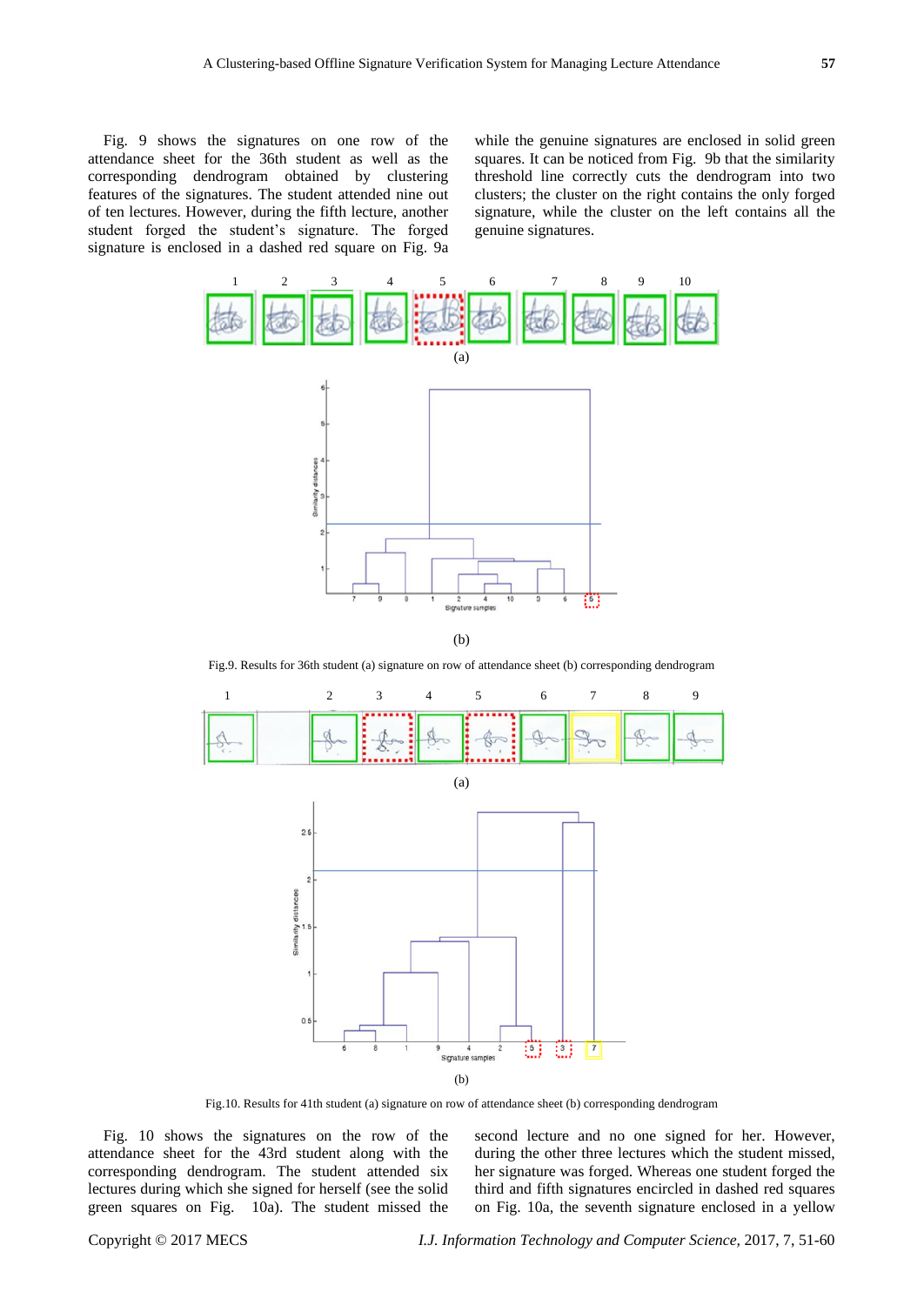square was forged by a different student. The dendrogram on Fig. 10b correctly indicates that there are three clusters, i.e., three different signatories. The cluster on the left incorrectly includes the third signature which should have fallen into the middle cluster, while the seventh signature

correctly lies in the rightmost cluster. The attendance management system thus erroneously estimates the frequency of lecture attendance for the 43rd student as seven, rather than six.



Fig.11. Results for 15th student (a) signature on row of attendance sheet (b) corresponding dendrogram

Fig. 11 shows the signatures on the row of the attendance sheet corresponding to the 15th student together with the resultant dendrogram obtained by clustering features of the signatures. The student attended all ten lectures hence all signatures on Fig. 11a are enclosed in solid green squares. The similarity threshold line is not shown in Fig. 11b because at threshold of 2.1, the threshold line should appear far above the dendrogram. Consequently, all ten signatures appear in one cluster, and the system correctly determines that the student attended all the ten lectures.

#### VII. CONCLUSION

Although offline signature verification has traditionally been carried out using supervised machine learning techniques, this work has shown how clustering, which is an unsupervised machine learning technique can be used to effectively verify signatures in order to manage lecture attendance. The research has shown some interesting and promising results. The work can be improved upon in three ways. (i) Experimental results may be improved if individual similarity thresholds for identifying clusters in dendrograms are determined for each student, rather than our current use of a single global threshold. (ii) This research has assumed that the largest cluster of signatures always belongs to the genuine student. Whereas this assumption is reasonable, the system would produce incorrect results in exceptional cases when an

impersonator signs more frequently than the genuine student. Future works can focus on tackling this issue. (iii) Students could deliberately use signatures that are too simple (such as a single vertical stroke) so that the signatures can be easily forged whenever the students are absent. It will be interesting to devise means of identifying overly simple signatures so that they can be rejected.

### ACKNOWLEDGMENT

The authors acknowledge their use of computing facilities belonging to the Department of Computer Science, Federal University of Technology, Minna, Nigeria. Authors are indebted to the students who gave out signatures samples for this research. Finally, the authors are grateful to the reviewers whose valuable comments have improved this manuscript.

#### **REFERENCES**

- [1] S. Kadry, and M. Smaili, "Wireless attendance management system based on iris recognition," *Scientific Research and Essays*, vol. 5, no. 12, pp. 1428-1435, 2013.
- [2] N. K. Balcoh, M. H. Yousaf, W. Ahmad, and M. I. Baig, "Algorithm for efficient attendance management: Face recognition based approach," *International Journal of Computer Science Issues*, vol. 9, no. 4, pp. 146-150, 2012.
- [3] Z. Singhal, and R. K. Gujral, "Anytime anywhere-remote monitoring of attendance system based on RFID using GSM network," *International Journal of Computer Applications*, vol. 39, no. 3, pp. 37-41, 2012.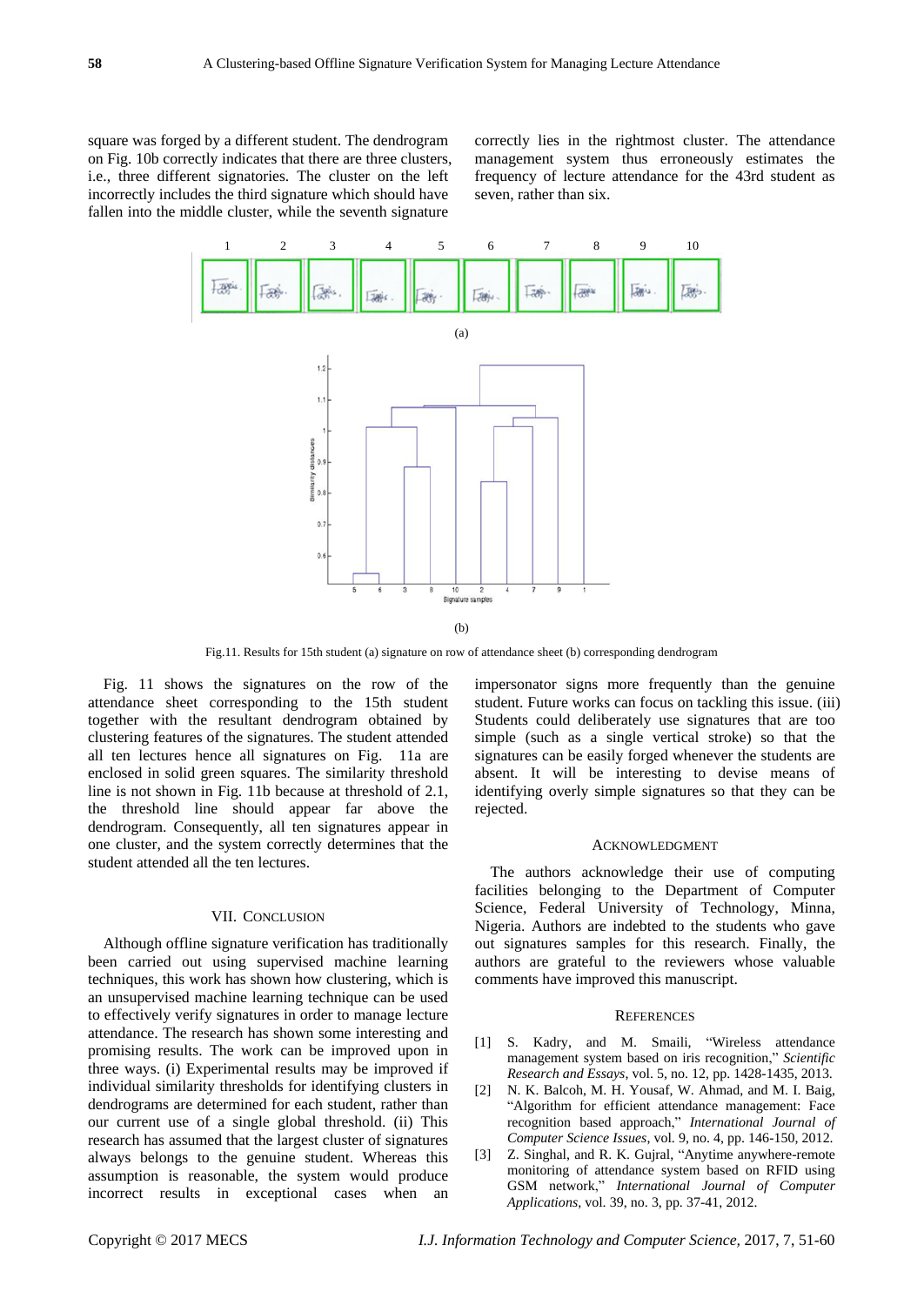- [4] O. T. Arulogun, A. Olatunbosun, O. A. Fakolujo, and O. M. Olaniyi, "RFID-based students attendance management system," *International Journal of Scientific & Engineering Research*, vol. 4, no. 2, pp. 1-9, 2013.
- [5] K. Huang, and H. Yan, "Off-line signature verification based on geometric feature extraction and neural network classification," *Pattern Recognition*, vol. 30, no. 1, pp. 9– 17, 1997.
- [6] M.S. Arya, and V.S. Inamdar, "A Preliminary Study on Various Off-line Hand Written Signature Verification Approaches," *International Journal of Computer Application, IJCA*, vol. 1, no. 9, pp. 50–56, 2010.
- [7] D. Impedovo, and G. Pirlo, "Automatic Signature Verification: The State of the Art," *IEEE Transactions on Systems, Man, and Cybernetics, Part C (Applications and Reviews) IEEE Trans. Syst., Man, Cybern. C*, vol. 38, no. 5, pp. 609–635, 2008.
- [8] J. Coetzer, and J. Dupreez, "Off-line signature verification: a comparison between human and machine performance," In: Tenth International Workshop on Frontiers in Handwriting Recognition. Suvisoft, 2006, pp.481-485.
- [9] F. Leclerc, and R. Plamondon, "Automatic Signature Verification: The State Of The Art-1989-1993," Series in Machine Perception and Artificial Intelligence Progress in Automatic Signature Verification, 1994, pp. 3–20.
- [10] R. Kumar, J.D. Sharma, and B. Chanda, "Writerindependent off-line signature verification using surroundedness feature," *Pattern Recognition Letters*, vol. 33, no. 3, pp. 301–308, 2012.
- [11] K. Tsiptsis, and A. Chorianopoulos, *Data Mining Techniques in CRM: inside customer segmentation*, John Wiley & Sons, 2011.
- [12] I. H. Witten, and E. Frank, *Data mining: practical machine learning tools and techniques*, Amsterdam: Morgan Kaufmann, 2005.
- [13] J. Han and M. Kamber, "Data mining: concepts and techniques," Amsterdam: Elsevier/Morgan Kaufmann, 2011.
- [14] L. Rokach, and O. Maimon, "Clustering Methods," Data Mining and Knowledge Discovery Handbook, 2005, pp. 321–352.
- [15] S. Chen, and S. Srihari, "Use of exterior contours and shape features in off-line signature verification," In: Eighth International Conference on Document Analysis and Recognition. ICDAR, 2005, pp. 1280-1284.
- [16] S. A. Daramola, and T. S. Ibiyemi, "Novel feature extraction technique for off-line signature verification system," *International Journal of Engineering Science and Technology*, vol. 2, no. 7, pp. 3137-3143, 2010.
- [17] M. K. Kalera, S. Sriharl, and A. Xu, "Offline Signature Verification And Identification Using Distance Statistics," *International Journal of Pattern Recognition and Artificial Intelligence. IJPRAI*, vol. 18, no. 7, pp. 1339– 1360. 2004.
- [18] S. Al-ma'adeed, A. Al-kurbi, A. Al-muslihl, R. Al-qahtani, and H. Kubisi, "Writer identification of Arabic handwriting documents using grapheme features," International Conference on Computer Systems and Applications, 2008, pp. 923-924.
- [19] S. Al-ma'adeed, E. Mohammed, D. Kassis and F. Almuslih, "Writer identification using edge-based directional probability distribution features for Arabic words," International Conference on Computer Systems and Applications, 2008, pp. 582-590.
- [20] R. K. Bharathi, and B. H. Shekar, "Off-line signature verification based on chain code histogram and Support Vector Machine," International Conference on Advances

in Computing, Communications and Informatics, ICACCI, 2013, pp. 2063-2068.

- [21] F. Bouchareb, R. Hamdi, and M. Bedda, "Handwritten Arabic character recognition based on SVM Classifier," In: Third International Conference on Information and Communication Technologies: from Theory to Applications, ICTTA, 2008. pp. 1-4.
- [22] C. Kruthi, and D. C. Shet, "Offline Signature Verification" Using Support Vector Machine," In: Fifth International Conference on Signal and Image Processing, 2014, pp. 3- 8.
- [23] J. Swanepoel, and J. Coetzer, "Feature Weighted Support Vector Machines for Writer-Independent On-Line Signature Verification," In: fourteenth International Conference on Frontiers in Handwriting Recognition. ICFHR, 2014, pp. 434-439.
- [24] J. F. Vargas, M. A. Ferrer, C. M. Travieso, and J.B. Alonso, "Off-line signature verification based on grey level information using texture features," *Pattern Recognition. PATCOG*, vol. 44, no. 2, pp. 375–385, 2011.
- [25] A. Choudhary, R. Rishi, and S. Ahlawat, "Off-line Handwritten Character Recognition Using Features Extracted from Binarization Technique," *AASRI Procedia*, vol. 4, pp. 306–312, 2013.
- [26] S. Odeh, and M. Khalil, "Apply Multi-Layer Perceptrons Neural Network for Off-line signature verification and recognition," *International Journal of Computer Science Issues. IJCSI*, vol. 8, no. 6, pp. 261-266, 2011.
- [27] B. H. Shekar, and R. K. Bharathi, "Off-Line Signature Verification Based on Principal Component Analysis and Multi-Layer Perceptrons," *Recent Advances in Intelligent Informatics,* Springer International Publishing, pp. 101– 109, 2014.
- [28] O. Hilton, "The Detection of Forgery," *Journal of Criminal Law and Criminology*, vol. 30, no. 4, pp. 568- 599, 1939.
- [29] P. Tan, M. Steinbach, and V. Kumar, *Introduction to data mining*, Boston: Pearson Addison Wesley, 2005, pp. 532- 568.
- [30] A. Shah, M. N. A. Khan, and A. Shah, "An Appraisal of Off-line Signature Verification Techniques,", IJMECS, vol. 7, no. 4, pp. 67-75, doi: 10.5815/ijmecs.2015.04.08, 2015.

## **Authors' Profiles**



Laruba Adama obtained a Master's degree from Federal University of Technology, Minna-Nigeria.

She is presently undergoing Software development training with PinkIT Initiative. Her research interests include Image processing, Computer graphics Software analysis and Software quality assurance.

**Hamza O. Salami** obtained a PhD in Computer Science and Engineering from King Fahd University of Petroleum and Minerals, Dhahran, Saudi Arabia in 2014.

He currently lectures at the Department of Computer Science, Federal University of Technology, Minna, Nigeria.

Dr Salami"s research interests include

Copyright © 2017 MECS *I.J. Information Technology and Computer Science,* 2017, 7, 51-60